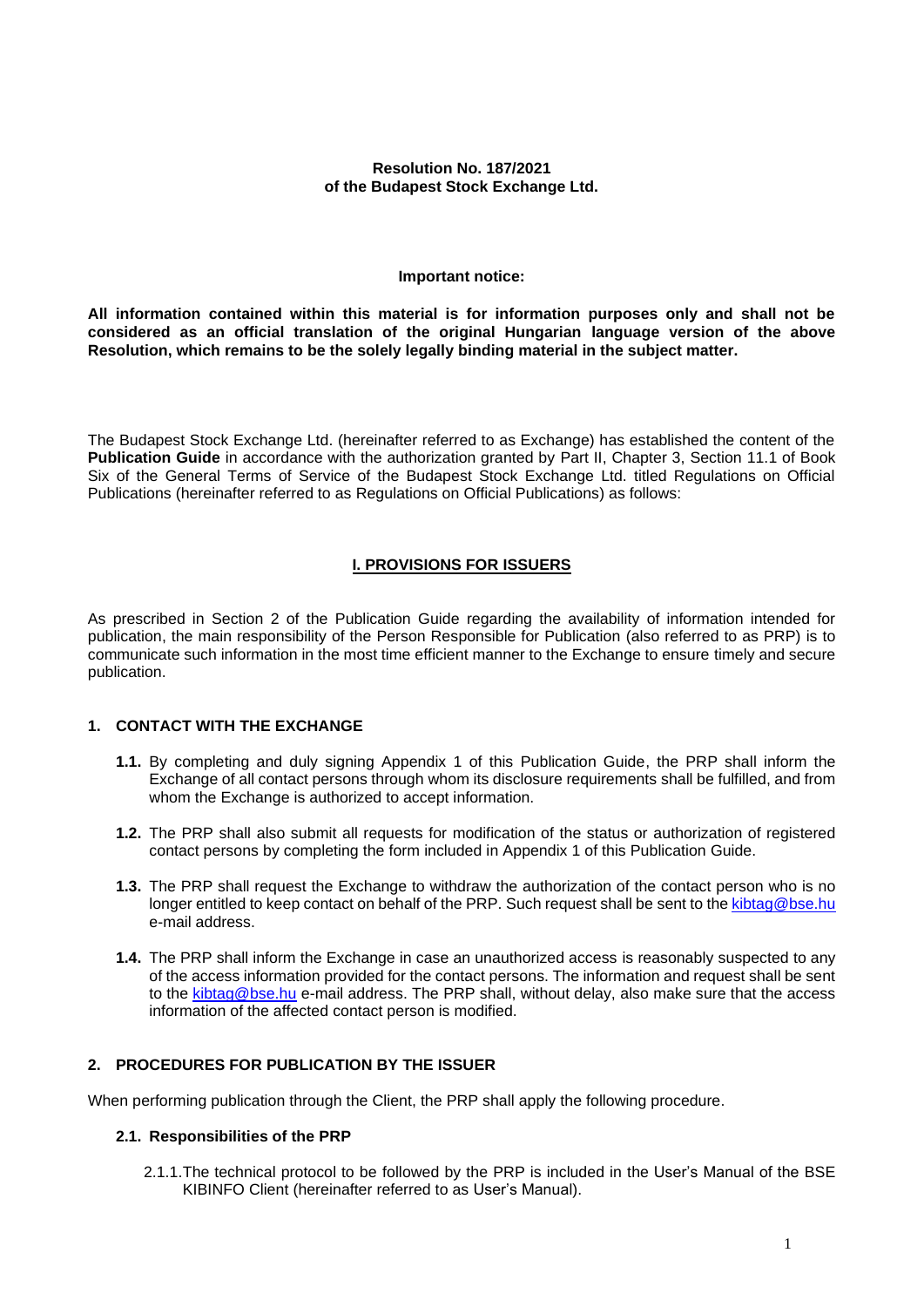- 2.1.1.1. The PRP shall comply with the provisions of the User's Manual.
- 2.1.1.2. Deleted
- 2.1.2.Control responsibilities of the PRP:
	- 2.1.2.1. The PRP shall contact the Exchange if no e-mail message is received confirming the upload of information from the Exchange (from the [kibinfoadmin@bse.hu](mailto:kibinfoadmin@bse.hu) e-mail address) within fifteen minutes after uploading the information to be disclosed.
	- 2.1.2.2. In case the PRP receives an e-mail message confirming the upload of a news item, which is not followed by an e-mail message confirming the publication, though the automatic publication time or the different publication time requested by the PRP has passed, the PRP must contact the Exchange.
	- 2.1.2.3. The PRP shall contact the Exchange when information uploaded for publication is not or not fully published on the BSE homepage.
	- 2.1.2.4. The PRP shall contact the Exchange when he/she is notified of information uploaded or published on the BSE homepage when in fact no such information was sent to the Exchange for publication by the PRP.
- **3. DELETED**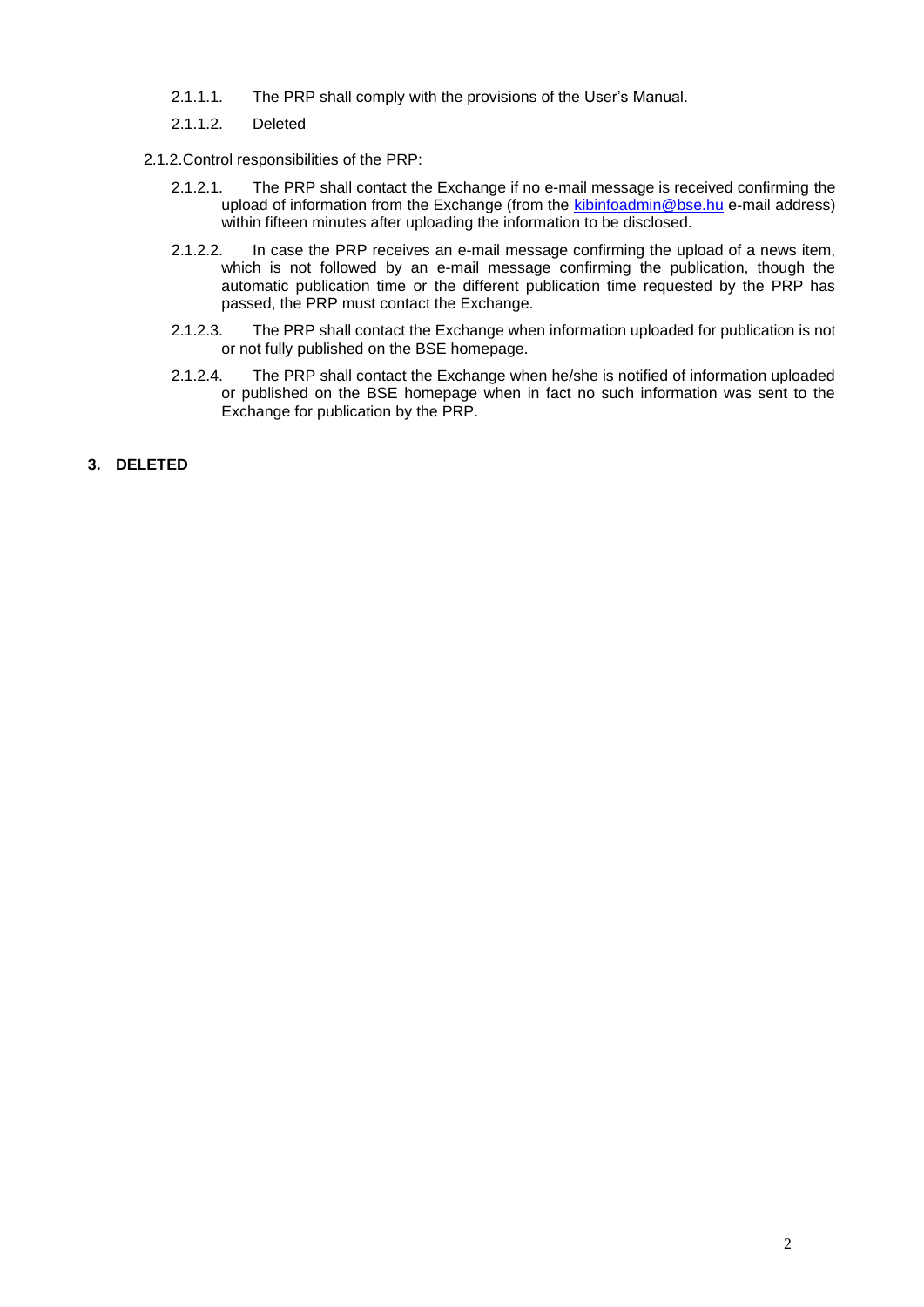# **II. PROVISIONS FOR EXCHANGE MEMBERS**

The main responsibility of the Person Responsible for Publication (also referred to as PRP) is to communicate available information intended for publication in the most time efficient manner to the Exchange to ensure timely and secure publication.

## **4. PROCEDURE OF PUBLICATION BY THE EXCHANGE ON BEHALF OF THE EXCHANGE MEMBER**

In order for the PRP to carry out the above task, the following procedure shall be followed:

**4.1. Preparation of information intended for publication in an electronic file format:**

The PRP shall send the files intended for publication to the Exchange in MS Excel (".xls") or MS Word (".doc") format, or their equivalents converted to ".pdf" format.

Files specified in this Section will hereinafter be referred to as "attachments".

**4.2. Sending files containing information intended for publication** The PRP shall send the files (or the compressed ".zip" files, or file package including them) to the Exchange for publication to the following e-mail address: szki.bse.hu.

#### **4.3. Control responsibilities of the PRP**

- 4.3.1.The PRP must contact the Exchange to make sure that materials intended for publication were received at the szki@bse.hu e-mail address.
- 4.3.2.The PRP shall contact the Exchange if materials intended for publication differ from materials published by the Exchange on the BSE homepage.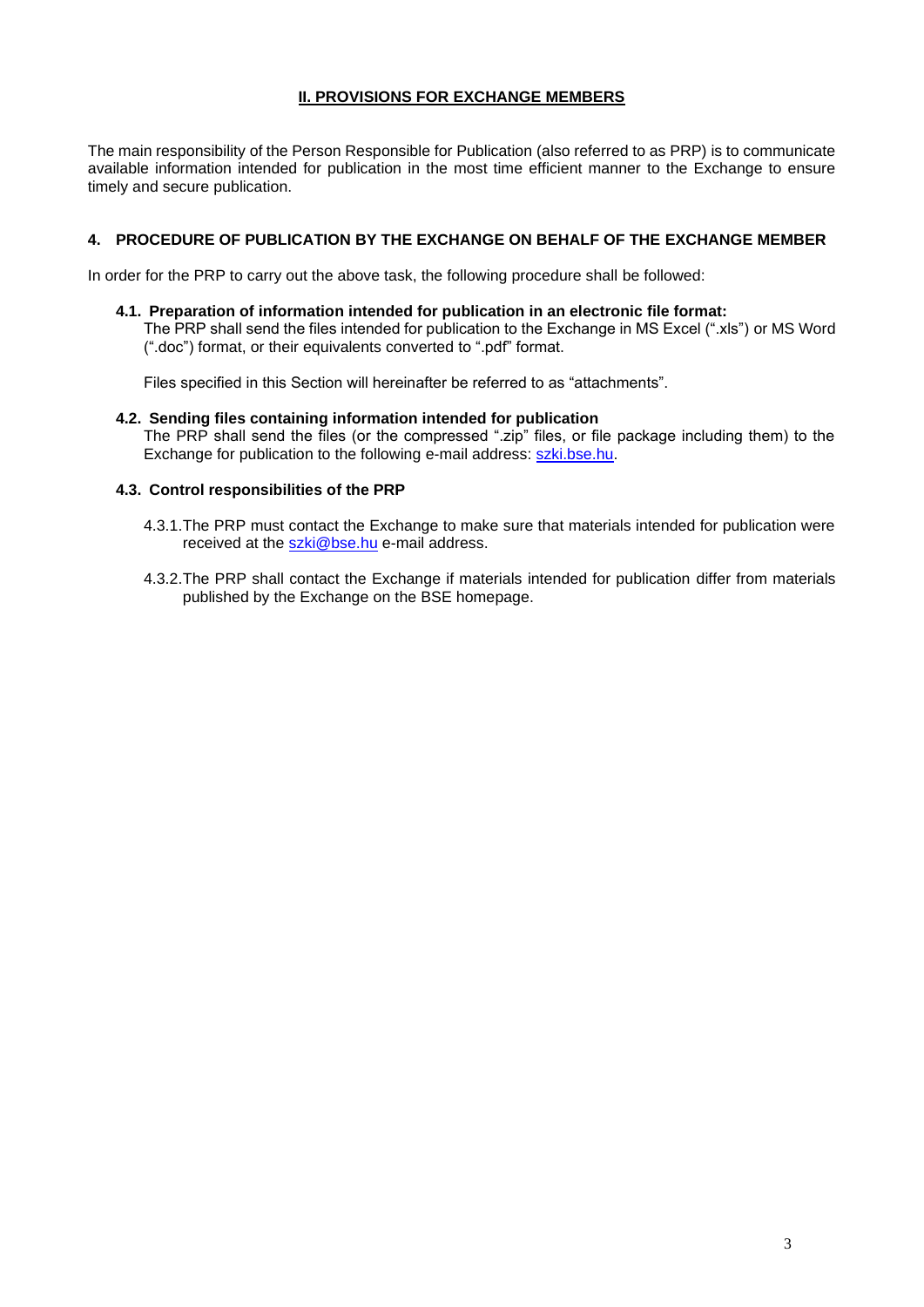## **III. PROVISIONS FOR THE EXCHANGE**

## **5. RESPONSIBILITIES OF THE EXCHANGE**

The main responsibility of the Exchange is to ensure the disclosure of information intended for publication sent by the PRP on the BSE homepage with the timing in accordance with the provisions of the Publication Bylaws in an automated manner, without human intervention.

#### **5.1. Procedure followed by the Exchange in case of publication by the Issuer (in accordance with Section 2):**

#### 5.1.1.Deleted

- 5.1.2.The Exchange is entitled to request the modification of the news item after publication if it finds that
	- 5.1.2.1. The content of the attachments, the "brief summary" and the "main page headline" fields are not in agreement;
	- 5.1.2.2. The selected "news type" does not reflect the content of the published information or the attachments;
	- 5.1.2.3. The attachments were not uploaded.

In case the Exchange becomes aware of material discrepancies in the already published information regarding the parameters described in Section 5.1.2, it contacts the contact person of the PRP, who shall, in turn, modify the already published information with the due correction of the parameters (news type, brief summary, main page headline) and/or the attachments.

## **5.2. Deleted**

## **5.3. Responsibilities of the Exchange regarding the use of the Client**

The Exchange shall perform the following tasks regarding the operation of the Client:

5.3.1.The Exchange shall send the User's Manual to the Issuers at least two Exchange days before its (or its current version's) effective date, and also make it available on the Home page.

## 5.3.2.Deleted

- 5.3.3.Upon receipt of Appendix 1, the Exchange shall immediately provide the users of the PRP with the private key needed for the management of encrypted news and access to the Client. A password protected compressed file containing the Issuer's private key shall be delivered to the authorized representative or designated contact person of the PRP via e-mail. The key necessary for unlocking the encryption of the protected document shall be delivered to contact person's mobile phone via text message sent by the competent employee of the Exchange. Instructions for the use of the private key can be found in the User's Manual.
- 5.3.4.Upon receipt of Appendix 1, when a new contact person (KIBINFO user) or a change in contact persons is announced the Exchange shall immediately inform the announced contact person (KIBINFO user) on the process of registration necessary for the use of the Client, and shall send him/her the technical guide necessary for the contact person to be able to complete his/her registration on the BSE homepage. The contact person shall inform the Exchange on the completion of registration by sending an e-mail to the kibtag@bse.hu e-mail address; after this, the competent employee of the Exchange activates the contact person's access to the Client.

This Resolution shall enter into force on 1 October 2021, overruling Resolution No. 300/2019.

#### **Budapest, 27 September 2021**

Richárd Végh CEO